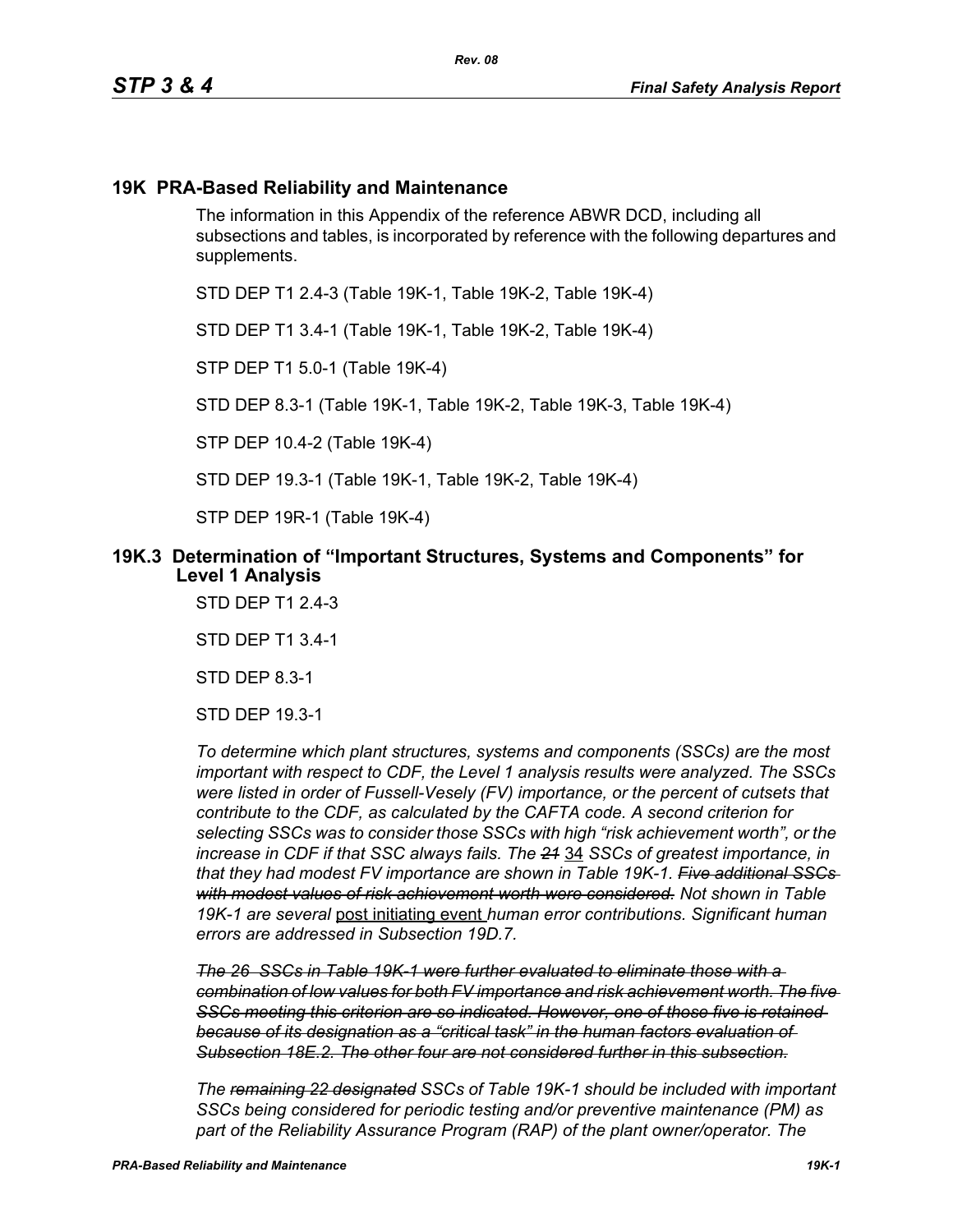*reliability and maintenance actions suggested for the listed SSCs are identified in Subsection 19K.11.*

*A second table, Table 19K-2, was prepared to show those SSCs with small to moderate values of risk achievement worth. These SSCs all have very low Fussell-Vesely importance, indicating a low probability of failure. However, if they fail, the impact on CDF is not negligible. Most of these SSCs have the same* similar *risk*  achievement worths because their failure would result in failure of the RHR system or the *RCIC system to perform its function* their functions*.*

*Initiating events that are significant contributors to CDF in the Level 1 analysis are listed in Table 19K-3. There are five* seven *such events which are shown.* Three of the*The three most significant events, accounting for more than one-half of the CDF, are all station blackout events*. *The* remainder of the *next two events, contributing small fractions of* to *CDF are* loss of offsite power for two to eight hours, unplanned manual reactor shutdown, medium break loss of coolant accident (LOCA), and *isolation/loss of feedwater and manual reactor shutdown*. *All other initiating events contribute small amounts to CDF.*

#### **19K.7 Determination of "Important Structures, Systems and Components" for Flood Analysis**

STP DEP T1 5.0-1

STP DEP 10.4-2

STP DEP 19R-1

The following site-specific supplement discusses the effects of the RSW pump house floods.

*The flood analysis considers the potential for core damage from plant damage resulting from a* internal or external *flood*floods*. The important SSCs identified by this analysis are the ECCS room*rooms*, RCW rooms*, Reactor Service Water (RSW) pump rooms and RSW electrical equipment rooms, *and* all *control and reactor building external water tight doors*, including the watertight barriers on the equipment access to the diesel generator rooms*, which prevent water from flowing into rooms other than the one with the leak* or from external flood sources to the safety-related buildings*;*  redundant supply side *isolation valves on the Reactor Service Water* RSW *System and anti-siphon capability,* prevent gravity drainage of the UHS basin, *which limit*s *the amount of water spilled into the control building* or RSW pump rooms*; circuit breakers that will trip RSW pumps, which also limits the amount of water spilled into the control building; isolation valves in the Circulating Water System (CWS); circuit breakers that will trip CWS pumps; level switches in the turbine building condenser pit*, the *and control building RCW rooms* and the RSW pump rooms*; sump pump operation; overfill lines in reactor building sumps on floor BIF; and room drain lines.*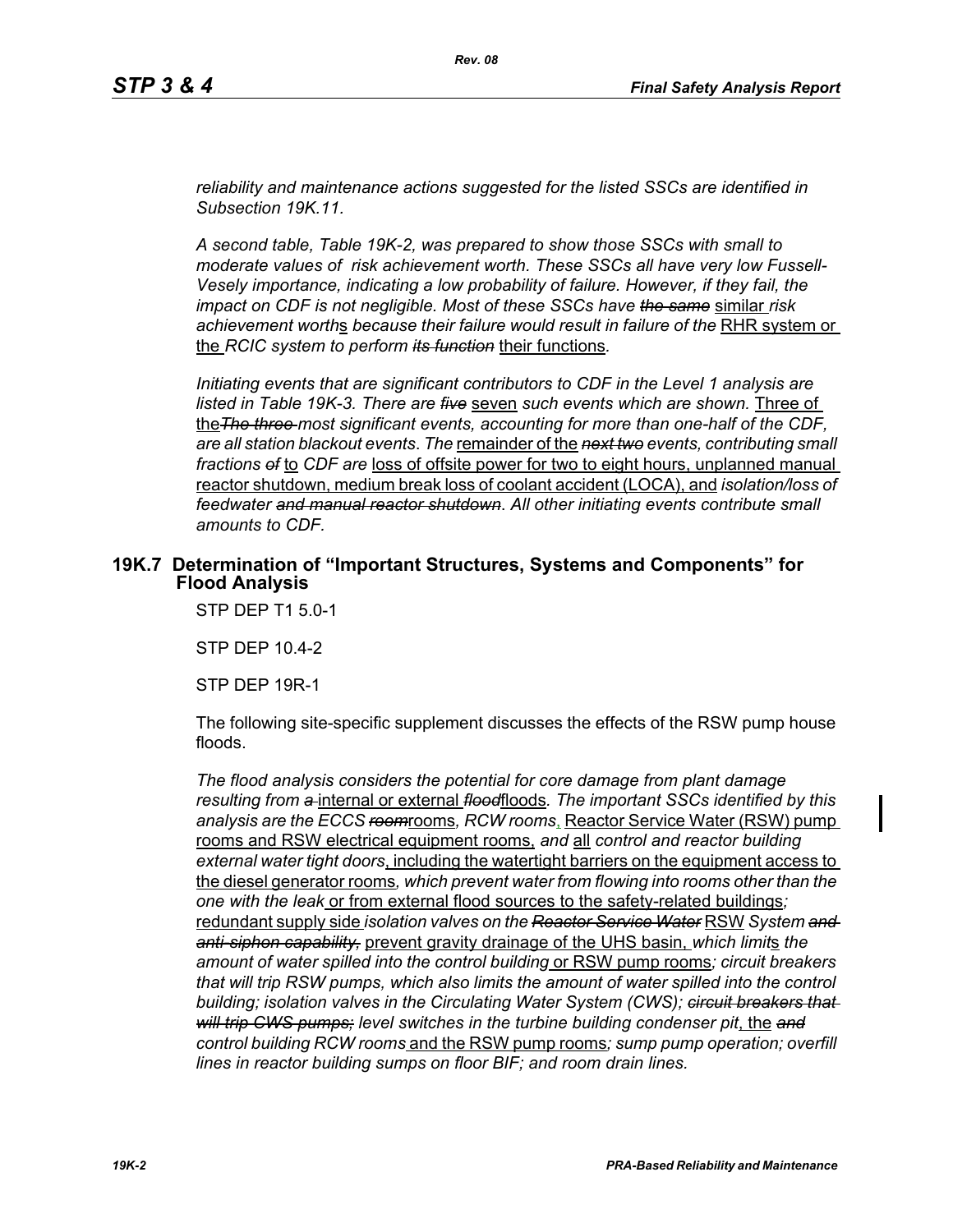## **19K.10 Identification of Important Capabilities Outside the Control Room** STP DEP T1 5.0-1

*The identified activities outside the control room are:*

*(8)* Verifying all watertight doors are closed on notification of a main cooling reservoir breach.

### **19K.11.1 Component Inspections and Maintenance**

STD DEP T1 2.4-3

STD DEP T1 3.4-1

STP DEP T1 5.0-1

STD DEP 8.3-1

STD DEP 19.3-1

*The two* individual *component types with the highest FV importances in the Level 1 analysis are the combustion turbine generator and the emergency diesel generators. Maintenance activities to assure high reliability of these components are discussed in 19K.11.10 and 19K.11.11.*

The Reactor Building Cooling Water System and the Reactor Service Water System have high FV importance with respect to common cause failure impacts, as these systems support a number of front-line safety systems. Maintenance and testing tasks are provided for the key components in each division, including pumps, heat exchangers and the service water cooling tower fans

*The system*s *of greatest FV importance* with respect to outage time *is* are *the RCIC System, which has been assigned a small unavailability for test and maintenance* and the RHR Loops*. The amount of time the* these systems are *RCIC System is unavailable because of test and maintenance should be monitored to assure that it*they *remains within the specified assumption*s *annually. Sensitivity studies of increased SSC unavailabilities showed that an increase in RCIC unavailability would cause the greatest increase in estimated core damage frequency of any SSC. The RCIC System was also found to be the most sensitive system to increased outage time assumptions. The highest contributor to uncertainties in the CDF as well as the CDF estimate was RCIC test and maintenance.*

#### STD DEP T1 3.4-1

The Remote Digital Logic Controller (RDLC) performs the Remote Input/output Function (RIF). Components that provide this function *Multiplexers which provide multiple signals to several systems are identified by the Level 1 analysis as high importance components. Safety system* RDLCs *multiplexers have* self-diagnostics *a built-in self test that* detect failures during on-line operation *checks circuits frequently*.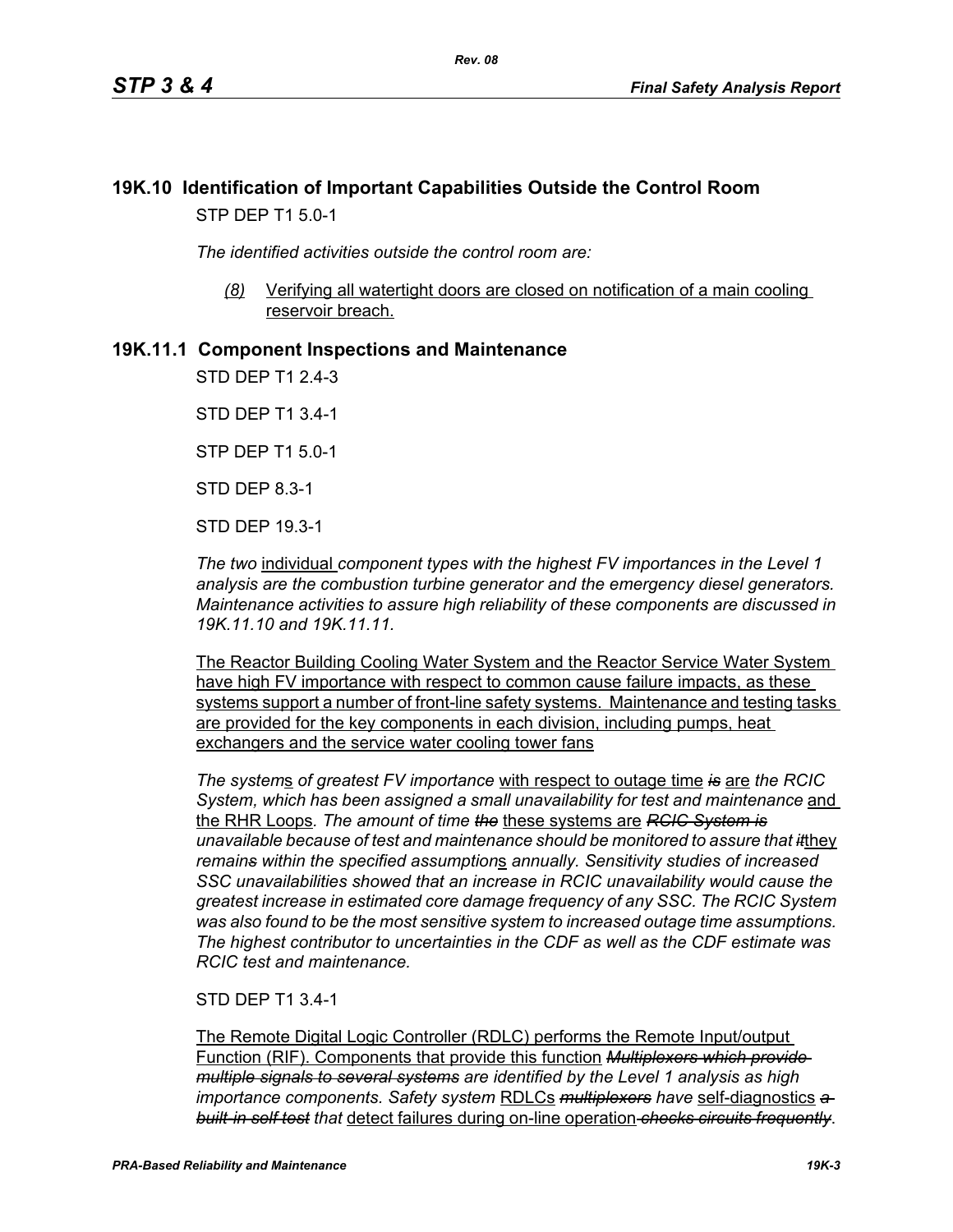*In addition, one* division *of* RDLCs *four multiplexers can be bypassed and tested during plant operation without loss of system function. Such tests provide a* periodic verification *complete simulation of the* RDLC operability *multiplexer signals, more than included in the self-test*. *During plant outages more detailed* RDLC *multiplexer tests are possible, including a complete system test and identification of signal errors. These tests will include verification that the remote* RDLCs *multiplexing units* function properly. RDLC RIF *Multiplexer tests that are suggested as part of the RAP are given in Table 19K-4.*

STD DEP T1 2.4-3

*The turbine of the RCIC System is an important component, as identified in Table 19K-1. Periodic startup and operation of the RCIC turbine is one way to monitor this turbine, and less frequent turbine inspection and refurbishment are also recommended. The RCIC pump is tested at the same time by measurement of speed, flow rate, differential pressure, and vibration. The turbine lube oil pump operation and many* Many *of the RCIC valves are also tested when the turbine testing is done. These RAP activities are included in Table 19K-4.*

STD DEP T1 3.4-1

Trip logic *unts functions* (*TLUs*TLFs) *for the Reactor Protection System (RPS) represent another high importance component. Functional tests of these TLUs*TLFs *are performed at frequent* predetermined *intervals by the online, self-test feature of ABWR solid-state logic. Additional offline, semi-automatic, end-to-end (sensor input to trip actuator) testing of TLUs*TLFs*, which exercises the safety system logic and control logic processes, is important because it allows the detection of failures not sensed by the online system. TheTLUs* TLF *tests that are suggested as part of the RAP are given in Table 19K-4.* 

*Common-cause miscalibration of RHR flow meters, and of Level 8 sensors, and common-cause failure (CCF) of digital trip modules (DTMs)* function (DTFs)*, and of Level 2 sensors, will have acceptable probabilities if adequate administrative controls are exercised. Calibration procedures for RHR flow meters and for Level 8 sensors should include notes about the safety importance of these instruments. Historical trend analysis should be performed for Level 2 sensors at each calibration. The procedure for testing DTMs* DTFs *should include a warning about their importance to safety. Suggested RAP activities are given in Table 19K-4.*

#### **19K.11.13 Flood Protection**

STP DEP T1 5.0-1

STP DEP 19R-1

The following site-specific supplement discusses the effects of the RSW pump house floods.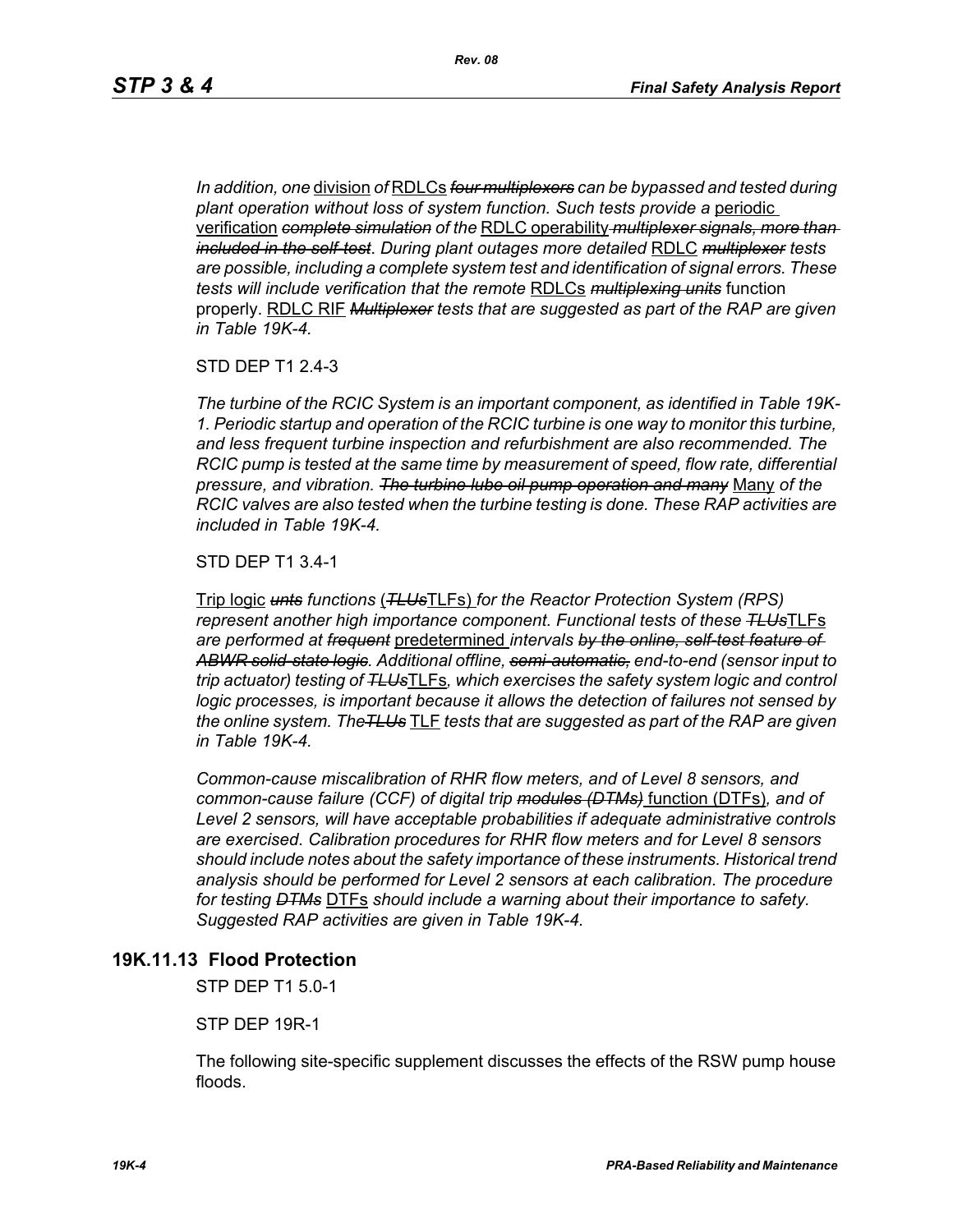*The important SSCs for flood protection are the water tight doors on external entrances to the control and reactor buildings*, including the watertight barriers on the equipment access to the diesel generator rooms, *and in ECCS*, RSW pump house, *and RCW rooms, the RSW and CWS isolation valves, anti-siphon capability, the circuit breakers that trip* the *RSW and CWS pumps and water level sensors in the turbine building condenser pit*, RSW pump rooms, *and control building RCW rooms; sump pump operation; overfill lines on reactor building sumps on floor BIF; and room drain lines (Subsection 19K.7). Periodically room water barriers should be inspected to assure that they will prevent the spread of flooding, room drain lines should be checked to ensure no blockage exists, RSW isolation valves (MOVs) should be stroke tested (normally accomplished by switching from one pump to the standby pump in a given loop), CWS isolation valves should be stroke tested, the ability of RSW and CWS pump circuit breakers to trip upon receipt of a trip signal should be demonstrated, as well as RSW System anti-siphon* isolation *capability. These RAP activities are included in Table 19K-4.*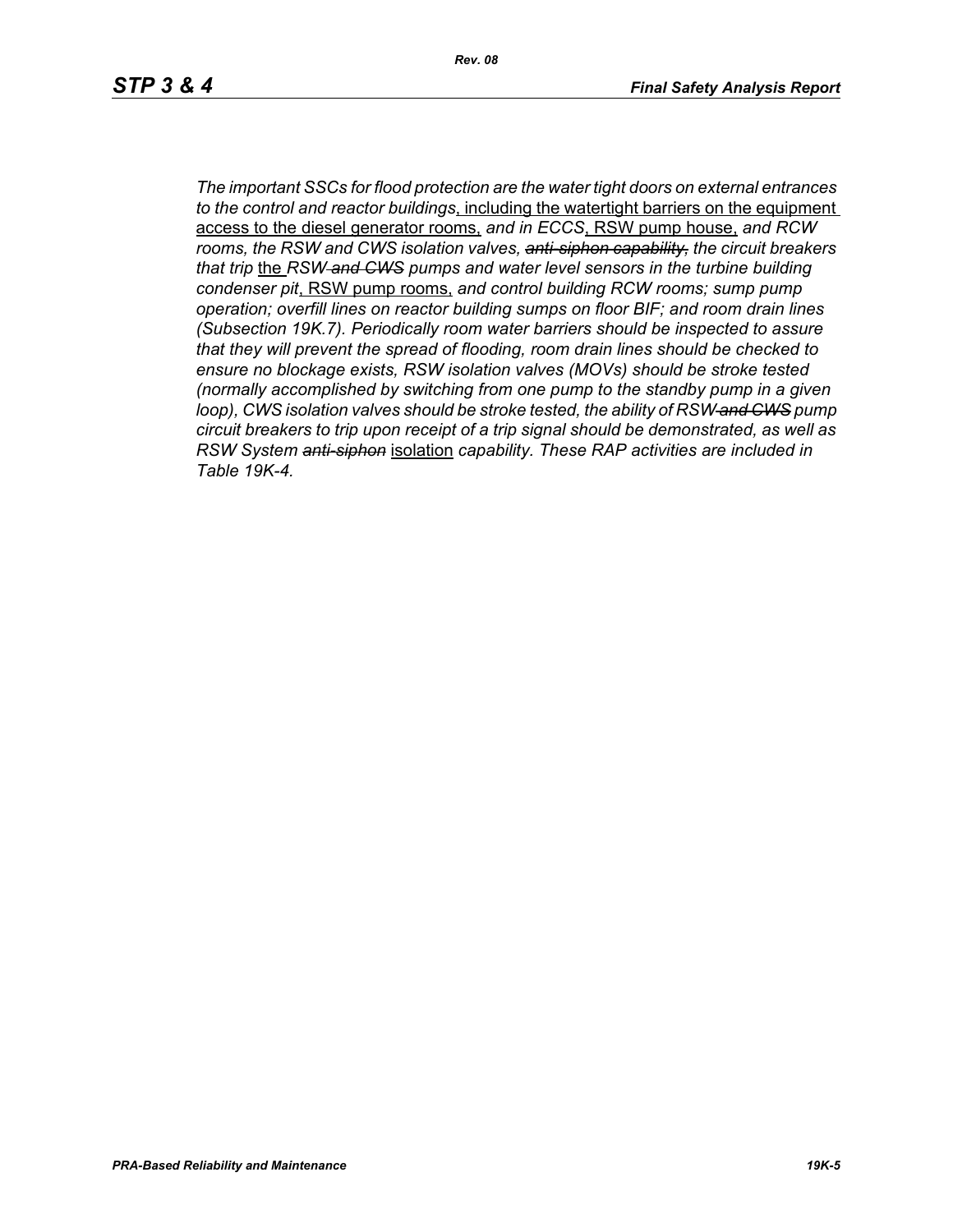| <b>SSC</b>                                                                          | <b>Fussell-Vesely</b><br>Importance (%)* | <b>Risk Achievement</b><br>Worth* |
|-------------------------------------------------------------------------------------|------------------------------------------|-----------------------------------|
| <b>Combustion Turbine Generator</b>                                                 |                                          |                                   |
| <b>Emergency Diesel Generator CCF</b>                                               |                                          |                                   |
| <b>SRV CCF (Open and reseat)</b>                                                    |                                          |                                   |
| <b>RHR Loop Maintenance</b>                                                         |                                          |                                   |
| <b>RBCW CCF</b>                                                                     |                                          |                                   |
| <b>RSW CCF</b>                                                                      |                                          |                                   |
| <b>RHR Pump (individual pumps)</b>                                                  |                                          |                                   |
| <b>Control Rod Drive Injection (Level Control)</b>                                  |                                          |                                   |
| RCIC Unavailable Due To Testing Or Maintenance                                      |                                          |                                   |
| <b>RHR Pump Room AC</b>                                                             |                                          |                                   |
| <b>Div II Power Cable</b>                                                           |                                          |                                   |
| Multiplex Transmission Network Essential Communication<br><b>Function (ECF) CCF</b> |                                          |                                   |
| <b>RCIC Turbine</b>                                                                 |                                          |                                   |
| <b>RHR Core Flooding CCF</b>                                                        |                                          |                                   |
| Minimum Flow Bypass Valve E11-F021A (B, C) (NOFO) ‡                                 |                                          |                                   |
| <b>RCIC Pump</b>                                                                    |                                          |                                   |
| RHR Heat Exchanger Inlet Valve P21-F013A (B,C) (NCFC) ‡                             |                                          |                                   |
| RHR Strainer E11-D001A (B, C)                                                       |                                          |                                   |
| Suppression Pool Return Line Valve E11-F008A (B, C) (NCFC)<br>ŧ                     |                                          |                                   |
| <b>Trip System Logic Units-Unit CCF</b>                                             |                                          |                                   |
| Remote Multiplexing Units Remote Digital Logic Controller CCF                       |                                          |                                   |
| <b>RCIC Turbine Lubrication System</b>                                              |                                          |                                   |
| HPCF-B (Unavailable, Test or Maintenance)                                           |                                          |                                   |
| <b>HPCF CCF</b>                                                                     |                                          |                                   |
| <b>RCIC Pump Room AC Unit</b>                                                       |                                          |                                   |
| <b>Station Batteries CCF</b>                                                        |                                          |                                   |
| Single Offsite Power Line +                                                         |                                          |                                   |
| RCIC Min Flow Bypass Valve E51-F011 (NOFO) ‡                                        |                                          |                                   |
| RCIC Injection Valve F004 (NCFC) ‡                                                  |                                          |                                   |
| RCIC Min Flow Bypass Valve E51-F011 (NCFC) ‡                                        |                                          |                                   |

# **Table 19K-1 ABWR SSCs of Greatest Importance for CDF, Level 1 Analysis**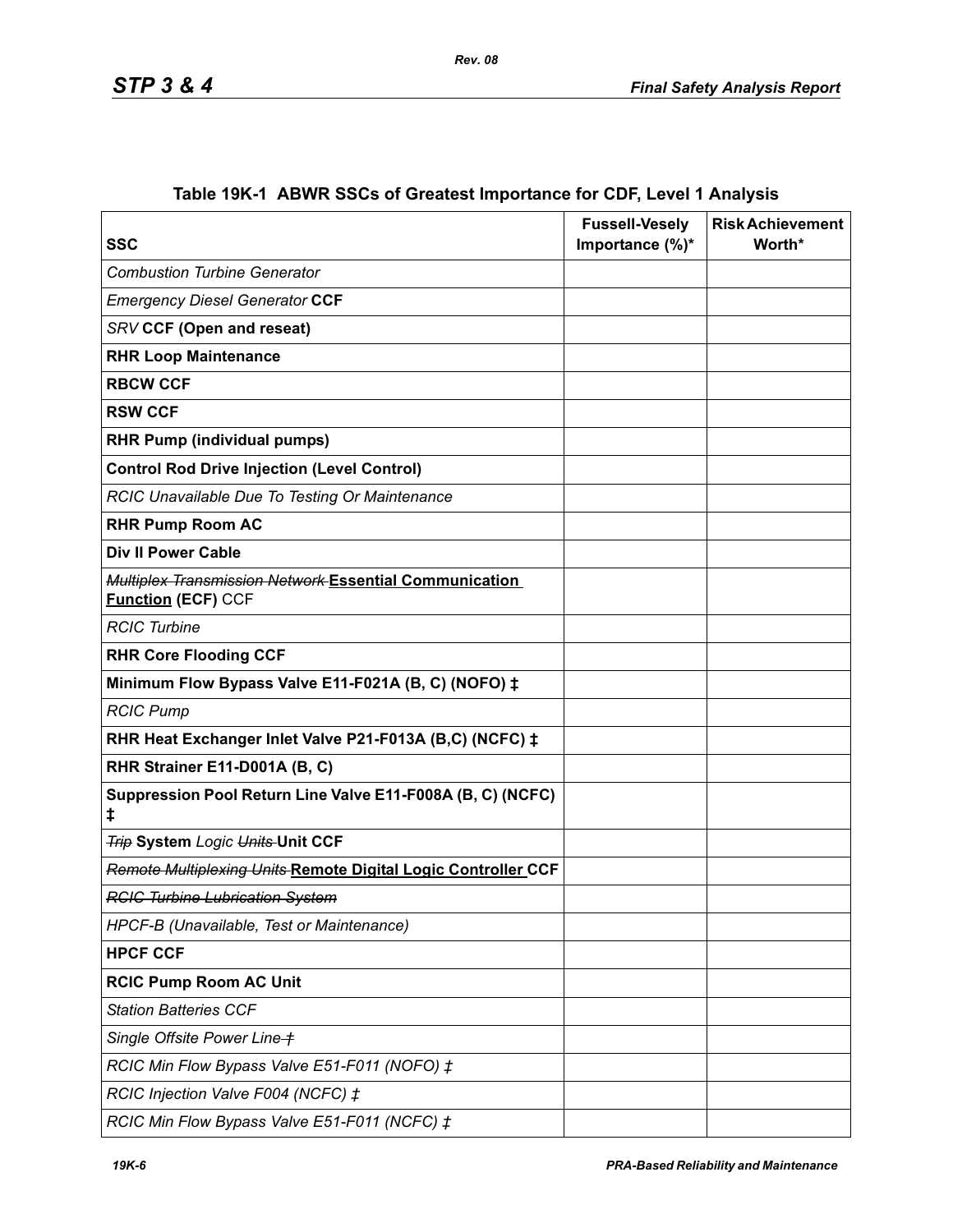| SSC                                          | <b>Fussell-Vesely</b><br>Importance $(\%)^*$ | <b>Risk Achievement</b><br>Worth* |
|----------------------------------------------|----------------------------------------------|-----------------------------------|
| RCIC Steam Supply Valve E51-F037 (NCFC) ‡    |                                              |                                   |
| HPCF Maintenance Valve E22-F005Bf            |                                              |                                   |
| <b>Suppression Pool Temperature</b>          |                                              |                                   |
| <b>Division 1 Transmission Network (ECF)</b> |                                              |                                   |
| <b>RCIC Isolation Signal Logic</b>           |                                              |                                   |
| <b>Both Offsite Power Sources</b>            |                                              |                                   |
| HPGF Pump +                                  |                                              |                                   |
| <del>SRVs †</del>                            |                                              |                                   |
| RHR Flow Transmitters (CCF Miscalibration)   |                                              |                                   |
| <del>Level 2 Sensors (CCF)</del>             |                                              |                                   |
| <b>Level 8 Sensors (CCF Miscalibration)</b>  |                                              |                                   |
| <b>Digital Trip Modules (CCF)</b>            |                                              |                                   |

#### **Table 19K-1 ABWR SSCs of Greatest Importance for CDF, Level 1 Analysis (Continued)**

- *\* Not part of DCD (Refer to SSAR* contained in plant-specific PRA documentation*)*
- *† SSCs with low FV importance and low risk achievement worth. Not considered further for RAP on the basis of Level 1 analysis.*
- *‡ Valves that are closed during normal operation, and fail to open when required during a transient, are designated NCFC. Technically, they are "fail as is" conditions, which is closed. The minimum flow bypass valve is closed during normal operation, but during transients requiring RCIC operation, the bypass valve opens. Failure of this valve to open at that demand is shown as NCFC. Later in the transient this bypass valve, which is normally open at this time, should close on demand. If it fails to close, the shorthand description NOFO is used.*
- *ƒ SSC with low FV importance and low risk achievement worth, but retained because of human factor importance.*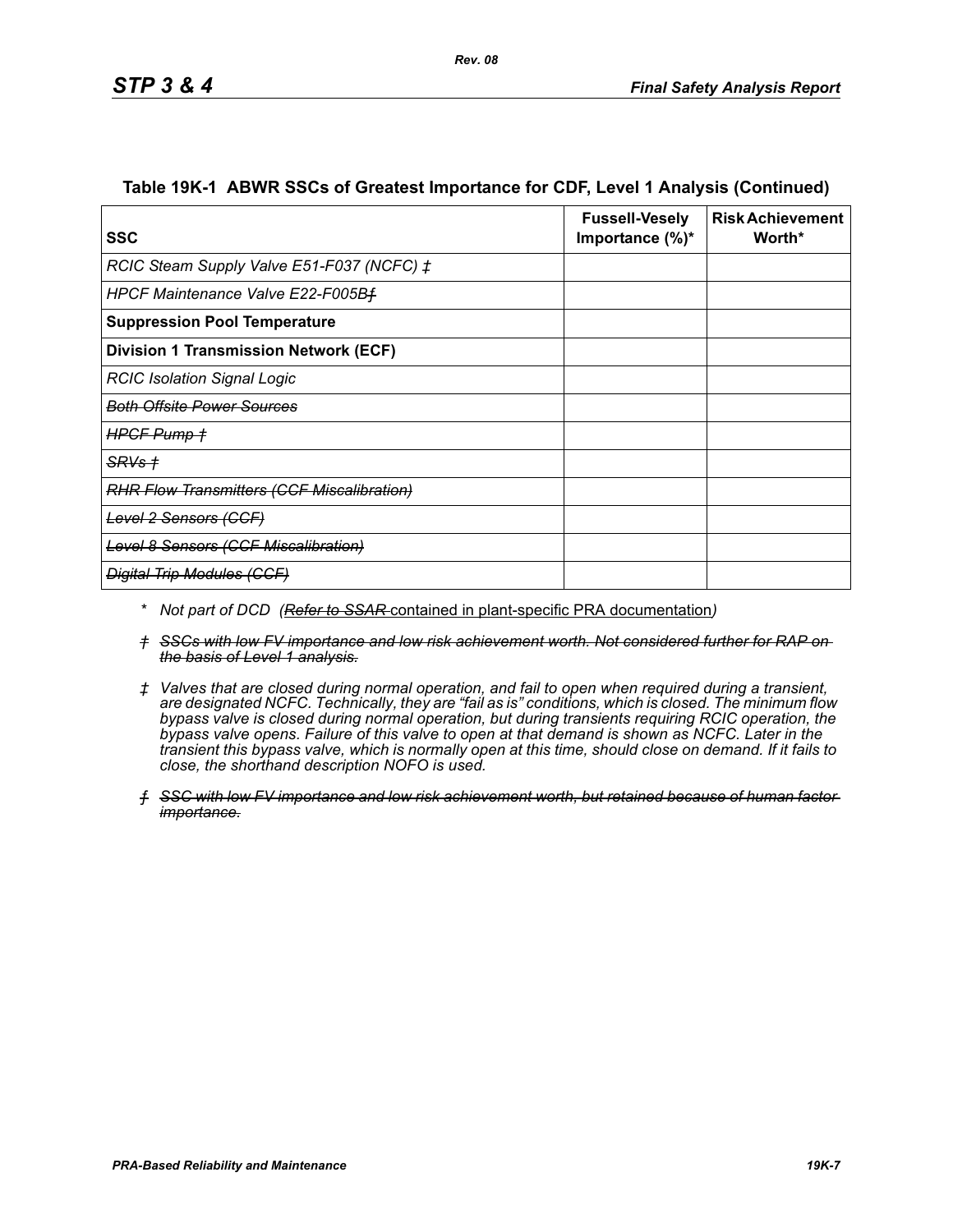|                                                              | <b>Fussell-Vesely</b> | <b>Risk Achievement</b> |
|--------------------------------------------------------------|-----------------------|-------------------------|
| <b>SSC</b>                                                   | Importance % +        | Worth <sup>+</sup>      |
| <b>Suppression Pool Water Level (Pool Rupture)</b>           |                       |                         |
| <b>Digital Trip Units CCF</b>                                |                       |                         |
| <b>SRV CCF [ADS]</b>                                         |                       |                         |
| <b>Level 8 Sensors (Miscalibrated CCF)</b>                   |                       |                         |
| <b>AC Distribution Power Cables</b>                          |                       |                         |
| 1 <sup>st</sup> ESF <b>RIF</b> RMU Div 4 (3 Divisions) Fails |                       |                         |
| 2 <sup>nd</sup> ESF RIF RMU Div 4 (3 Divisions) Fails        |                       |                         |
| Div 1(2, 3) ECF EMS Transmission Network Failure             |                       |                         |
| Class 1E 4160V/480V Transformers                             |                       |                         |
| RBCW Temperature Control Valve P21-F006A (B, C) (NOFC)       |                       |                         |
| RHR - Flow Transmitter FT008A (B, C) (CCF Miscalibration)    |                       |                         |
| RHR Pump A (B, C)                                            |                       |                         |
| RHR Heat Exchanger Bypass FCV E11-F013A (B, C) (NCFO)        |                       |                         |
| RHR Wetwell Spray Valve E11-F019A (B, C) (NCFO)              |                       |                         |
| RHR Injection Valve E11-F005A (B, C) (NCFO)                  |                       |                         |
| RPV SDC Suction Line Isolation Valve E11-F012A (B, C) (NCFO) |                       |                         |
| RHR Suppression Pool Suction Valve E11-F001A (B, C) (NOFC)   |                       |                         |
| RHR Heat Exchanger FCV E11-F004A (B, C) (NOFC)               |                       |                         |
| RHR Pump Discharge Check Valve E11-F002A (B, C)              |                       |                         |
| RHR Pump Discharge Manual Valve E11-F003A (B, C)             |                       |                         |
| RHR Heat Exchanger A (B, C)                                  |                       |                         |
| RHR Pump Motor Bearing Cooler A (B, C)                       |                       |                         |
| RHR Pump Mechanical Seal Cooler A (B, C)                     |                       |                         |
| RHR Suppression Pool Temp Signal T53-TRS-601A & B            |                       |                         |
| <b>RHR Flow Transmitters (CCF Miscalibration)</b>            |                       |                         |
| Class 1E 4160V Switchgear                                    |                       |                         |
| Class 1E 480V Switchgear                                     |                       |                         |
| <b>Class 1E 480V MCCs</b>                                    |                       |                         |
| <b>Class 1E DC Power Distribution Panels</b>                 |                       |                         |
| RBCW Temperature Control Valve P21-F006A (B, C) (NOFC)       |                       |                         |
| <b>HPCF Flow Transmitters (CCF Miscalibration)</b>           |                       |                         |

### **Table 19K-2 ABWR SSCs With Moderate Risk Achievement Worth For CDF, Level 1 Analysis\***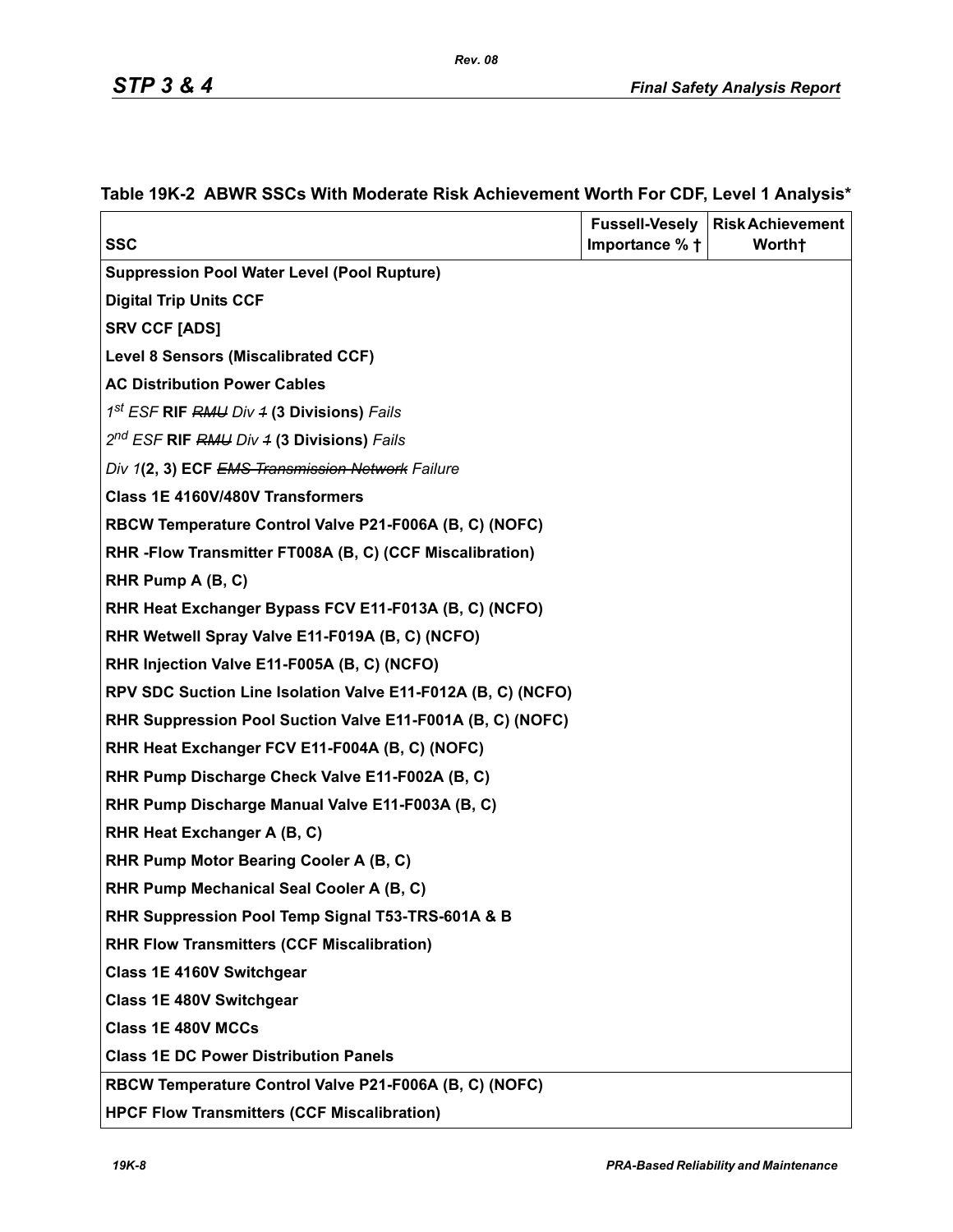|                                                                 |                | <b>Fussell-Vesely   Risk Achievement</b> |
|-----------------------------------------------------------------|----------------|------------------------------------------|
| <b>SSC</b>                                                      | Importance % + | Worth†                                   |
| <b>HPCF Pressure Transmitters (CCF Miscalibration)</b>          |                |                                          |
| Level 2 Sensors (CCF)                                           |                |                                          |
| <b>Both Offsite Power Sources (CCF)</b>                         |                |                                          |
| <b>Pipe Rupture (RBCW Loop)</b>                                 |                |                                          |
| <b>Pipe Rupture (RSW Loop)</b>                                  |                |                                          |
| NBS Isolation Check Valve B21-F003B (FW Isolation) Fails Closed |                |                                          |
| NBS Isolation Check Valve B21-F004B (FW Isolation) Fails Closed |                |                                          |
| RCIC Check Valve E51-F003 Fails to Open                         |                |                                          |
| RCIC Outboard Check Valve F005 Fails to Open                    |                |                                          |
| RCIC Check Valve F038 Fails to Open                             |                |                                          |
| NBS Manual Valve B21-F005B (NOFC) Fails Closed                  |                |                                          |
| RCIC Valve E51-F011 (NOFO) Fails                                |                |                                          |
| RCIC Valve E51-F004 (NCFC) Fails                                |                |                                          |
| RCIC Valve E51-F011 (NCFC) Fails                                |                |                                          |
| RCIC Valve E51-F037 (NCFC) Fails                                |                |                                          |
| RCIC Isolation Valve F035 Fails (NOFC)                          |                |                                          |
| RCIC Isolation Valve F036 Fails (NOFC)                          |                |                                          |
| RCIC Isolation Valve F039 Fails (NOFC)                          |                |                                          |
| RCIC Turbine Exhaust Isolation Valve F039 Limit Switch Fails    |                |                                          |
| <b>RCIC Steam Supply Bypass Valve F045 Limit Switch Fails</b>   |                |                                          |
| <b>RCIC Flow Sensor FT-007-2 Miscalibrated</b>                  |                |                                          |
| RCIC Pressure Sensor PIS-Z605 Miscalibrated                     |                |                                          |
| RCIC Flow Sensor E51-FT007-2 Fails                              |                |                                          |
| RCIC Pressure Sensor PIS-Z605 Fails                             |                |                                          |
| Diode SID Open                                                  |                |                                          |
| <b>SLF/ECF SLU/EMS Link for Div 1 SLU 1 Fails (RCIC Fails)</b>  |                |                                          |
| <b>SLF/ECF-SLU/EMS Link for Div 1 SLU 2 Fails (RCIC Fails)</b>  |                |                                          |

#### **Table 19K-2 ABWR SSCs With Moderate Risk Achievement Worth For CDF, Level 1 Analysis\***

† *Not part of DCD (Refer to SSAR* contained in plant-specific PRA documentation*)*

*Rev. 08*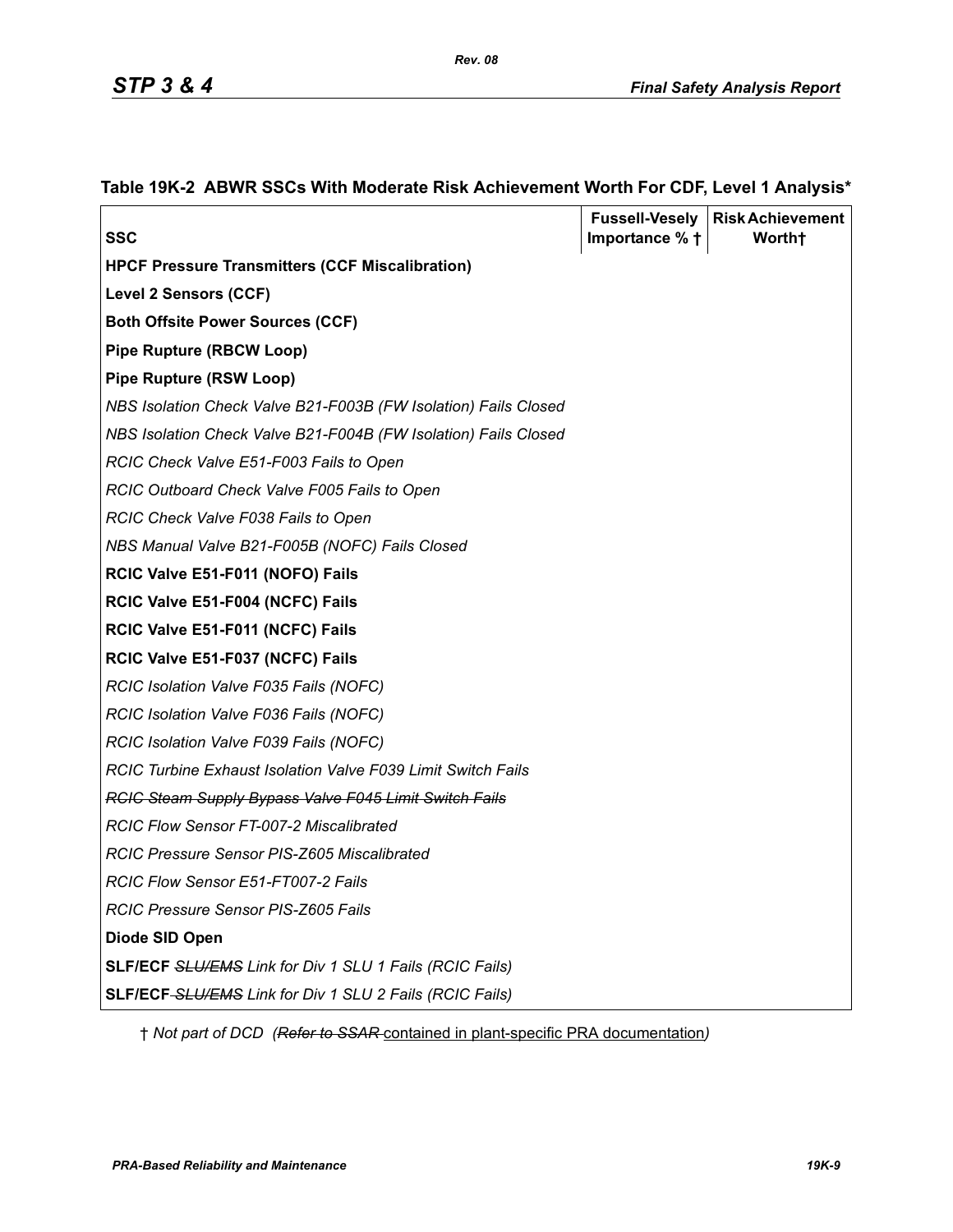| <b>Initiating Event</b>                             | <b>Events Per</b><br>Year* | Total CDF * | <b>Percent CDF</b><br>Contribution* |
|-----------------------------------------------------|----------------------------|-------------|-------------------------------------|
| Station Blackout for Less Than Two Hours            |                            |             |                                     |
| Station Blackout for Two to Eight Hours             |                            |             |                                     |
| <b>Loss of Offsite Power for Two to Eight Hours</b> |                            |             |                                     |
| Unplanned Manual Reactor Shutdown                   |                            |             |                                     |
| Station Blackout for More Than Eight Hours          |                            |             |                                     |
| Medium Break LOCA                                   |                            |             |                                     |
| <b>Isolation/Loss of Feedwater</b>                  |                            |             |                                     |

### **Table 19K-3 ABWR Initiating Event Contribution to CDF, Level 1 Analysis**

\* *Not part of DCD (Refer to SSAR* contained in plant-specific PRA documentation*)*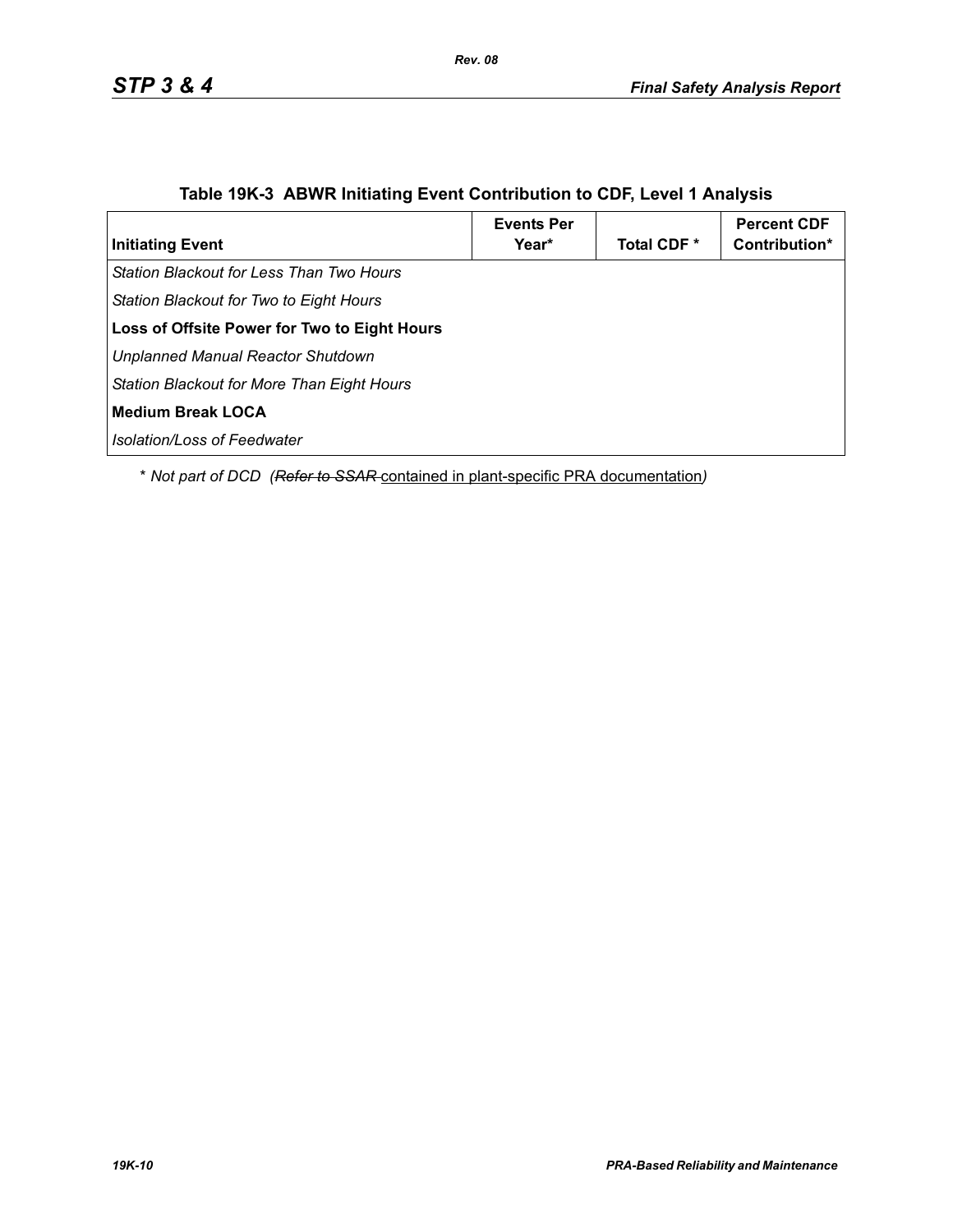| $\boldsymbol{\omega}$<br>Table 19K-4 Failure Modes and RAP Activities<br>ËP<br><b>Test or</b><br>$\boldsymbol{\omega}$ |                                                                                                          |                                                                                            |                                |                          |                                        |  |
|------------------------------------------------------------------------------------------------------------------------|----------------------------------------------------------------------------------------------------------|--------------------------------------------------------------------------------------------|--------------------------------|--------------------------|----------------------------------------|--|
| Component                                                                                                              | <b>Failure Mode/Cause</b>                                                                                | <b>Recommended Maintenance</b>                                                             | <b>Maintenance</b><br>Interval | <b>Basis</b>             | Unavailability,<br><b>Failure Rate</b> |  |
| <b>Multiplexers</b>                                                                                                    | Common cause failure of all-<br>MUX to give proper signals                                               | System functional test-<br>Complete system test, error check                               | 3 months<br>2 years            | Experience<br>Experience | $\overline{z}$                         |  |
| <b>ECF</b>                                                                                                             | <b>Common cause failure of all</b>                                                                       | <b>System functional test</b>                                                              | 3 months                       | <b>Experience</b>        | $\star$                                |  |
|                                                                                                                        | ECF to give proper signals                                                                               | Complete system test, error<br>check                                                       | 2 years                        | <b>Experience</b>        | $\star$                                |  |
| One ESF RIF SMU for Div 1<br>or one SLF/ECF SLU/EMS<br>Link for SLF SLU Div 1                                          | Failure of RIF or link between                                                                           | System functional test                                                                     | 3 months                       | Experience               |                                        |  |
|                                                                                                                        | RIF and SLF Failure of remote<br>multiplex unit or link between-<br>RMU and safety system logic-<br>unit | Complete system test, error check 2 years                                                  |                                | Experience               | $\star$                                |  |
| RPS TLFs -Trip Logic Units                                                                                             | Failure to trip upon demand                                                                              | System functional test                                                                     | 3 months                       | Experience               |                                        |  |
|                                                                                                                        |                                                                                                          | Complete system test, error check R/M outage                                               |                                | Experience               |                                        |  |
| <b>RGIG Turbine Lube System</b>                                                                                        | Lube oil pump failure                                                                                    | Lube oil pump operation and oil-<br>pressure check                                         | 3 months                       | Experience               | $\star$                                |  |
| Limit Switches on RCIC<br><b>Turbine Exhaust Isolation</b><br>and Valve Steam Supply<br><b>Bypass Valve</b>            | Failure of switch to change<br>position when valve movement<br><b>OCCUIS</b>                             | Observation of limit switch<br>actuation during valve stroke test                          | 3 months                       | Experience‡              | $\mathcal{L}_{\mathcal{A}}$            |  |
| <b>DTFs Digital Trip Modules</b>                                                                                       | Common cause failure to trip                                                                             | Review trip unit test procedure to<br>assure note about potential safety<br>considerations | Annual                         | Judgment                 |                                        |  |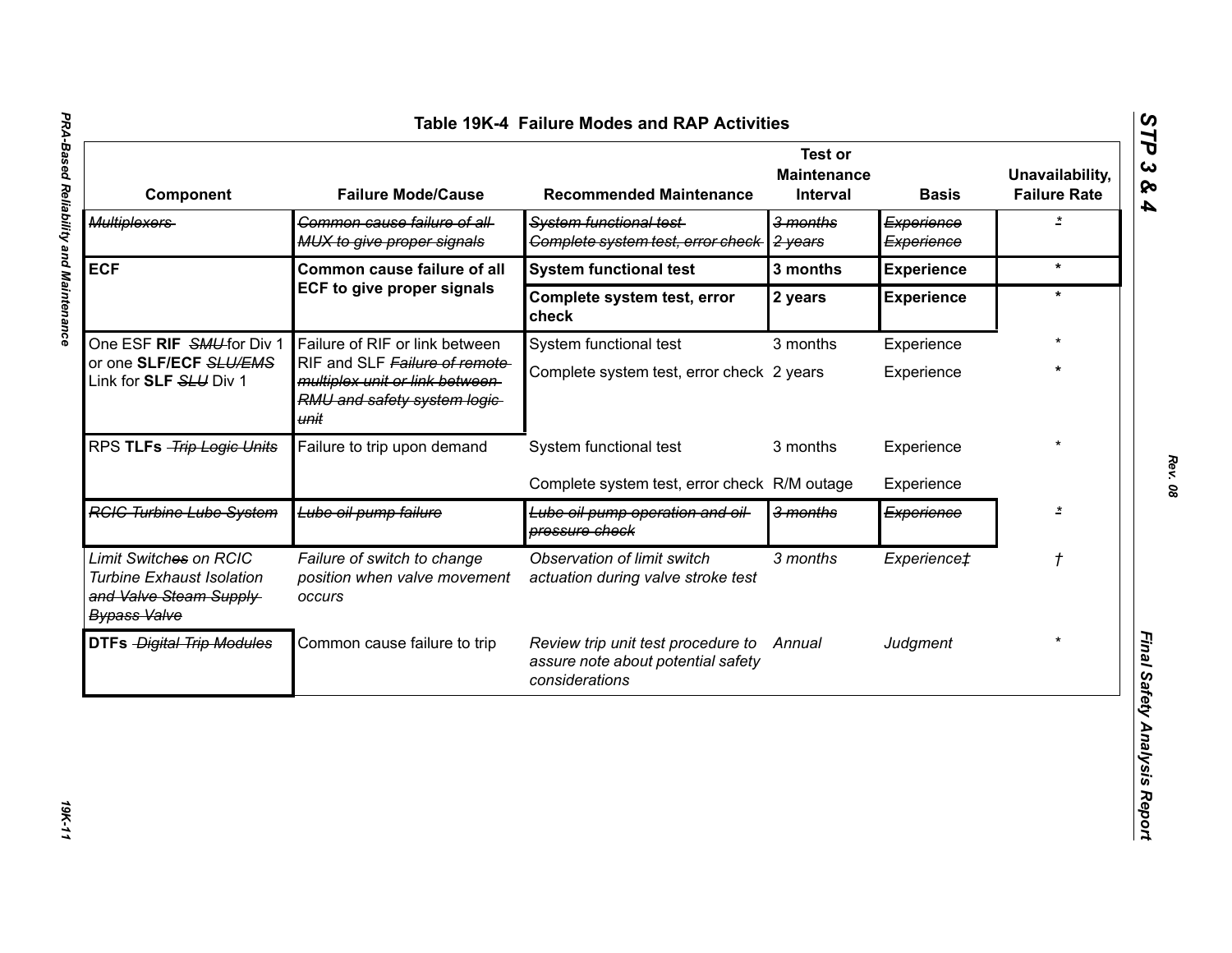| Component                                                 | <b>Failure Mode/Cause</b>                                          | <b>Recommended Maintenance</b>                                                                                                                                          | <b>Test or</b><br><b>Maintenance</b><br>Interval | <b>Basis</b>                                       | Unavailability,<br><b>Failure Rate</b> |
|-----------------------------------------------------------|--------------------------------------------------------------------|-------------------------------------------------------------------------------------------------------------------------------------------------------------------------|--------------------------------------------------|----------------------------------------------------|----------------------------------------|
| <b>Non-ADS SRVs</b>                                       | Common mode failure of<br>SRVs to open on demand or<br>remain open | Inspect and replace degradable<br>parts and test for correct<br>operation                                                                                               | 5 years (max)                                    | Environmental<br>qualification                     |                                        |
|                                                           |                                                                    | Remove valve, test for setpoint 3 years<br>pressure, adjust setpoint as<br>necessary, test for seat<br>leakage, repair. Stagger testing<br>of valves, 50% at one outage |                                                  | Experience,<br><b>ANSI/ASME</b><br>OM <sub>1</sub> | $\star$                                |
| Firewater System Pumps on                                 | Failure of pumps to provide<br>required flow at pressure           | 20 min pump at 100% rated flow,<br>1.13 MPa (150 psi)                                                                                                                   | 1 year                                           | Judgment                                           | **                                     |
| Fire Truck and portable<br><u>diesel-driven fire pump</u> |                                                                    | 10 min pump at 70% rated flow,<br>1.48 MPa (200 psi)                                                                                                                    | 1 year                                           | Judgment                                           |                                        |
| (Subsection 19.4.6)                                       |                                                                    | 10 min pump at 50% rated flow,<br>1.82 MPa (250 psi)                                                                                                                    | 1 year                                           | Judgment                                           |                                        |
|                                                           | Failure of system to deliver<br>required flow                      | Test system flow with fire truck<br>pumps, water from tanks & from<br><b>UHS</b>                                                                                        | 4 years                                          | Judgment                                           |                                        |
|                                                           |                                                                    | Test system flow with AC-driven<br>and diesel-driven pumps, water<br>from tanks & from UHS                                                                              | 4 years                                          | Judgment                                           |                                        |
| DC Div 1 Distribution Panel<br>(including Diode S1D)      | Panel or diode failure                                             | Panel function is demonstrated by 3 months<br>system test                                                                                                               |                                                  | Experience                                         | $\star$                                |
| Div 1 EMS ECF                                             | Network failure Failure                                            | System functional test                                                                                                                                                  | 3 months                                         | Experience                                         |                                        |
| <b>Transmission Network</b>                               |                                                                    | Complete system test, error check 2 years                                                                                                                               |                                                  | Experience                                         | $\star$                                |

*19K-12*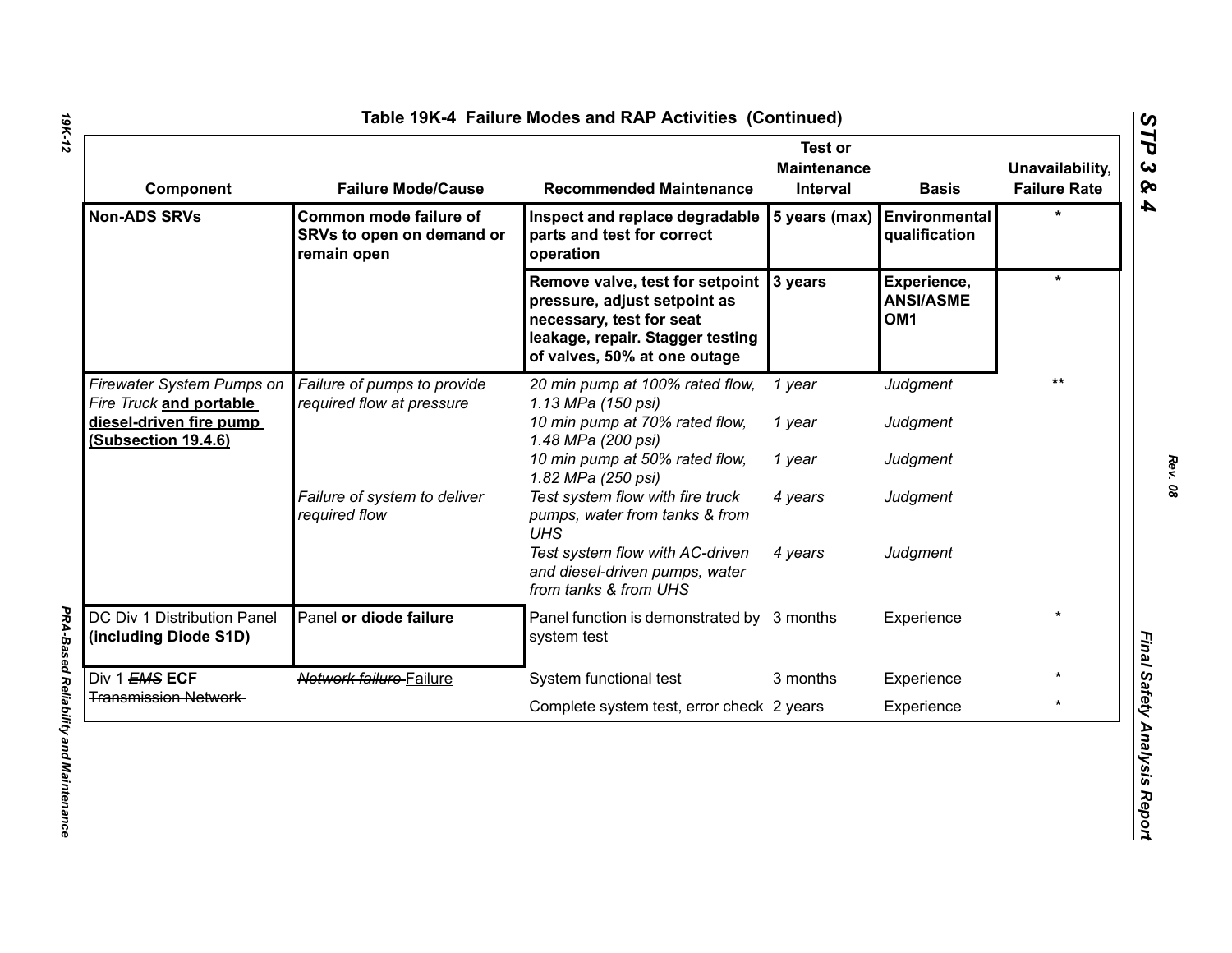| Component                   | <b>Failure Mode/Cause</b>                                      | <b>Recommended Maintenance</b>                                                                  | <b>Test or</b><br><b>Maintenance</b><br><b>Interval</b> | <b>Basis</b>       | Unavailability,<br><b>Failure Rate</b> |
|-----------------------------|----------------------------------------------------------------|-------------------------------------------------------------------------------------------------|---------------------------------------------------------|--------------------|----------------------------------------|
| <b>RBCW Pumps</b>           | Failure to provide adequate<br>flow at desired pressure        | Discharge pressure test<br>Inlet pressure test<br><b>Flow test</b><br><b>Vibration test</b>     | 3 months                                                | <b>Table 3.9-8</b> |                                        |
|                             |                                                                | Monitor pump parameters on<br>the normally running pump to<br>detect abnormalities              | Weekly                                                  | <b>Judgment</b>    | $\star$                                |
| <b>RSW Pumps</b>            | <b>Failure to provide adequate</b><br>flow at desired pressure | Discharge pressure test<br>Inlet pressure test<br><b>Flow test</b><br><b>Vibration test</b>     | 3 months                                                | Table 3.9-8        | $\star$                                |
|                             |                                                                | Monitor pump parameters on<br>the normally running pump to<br>detect abnormalities              | Weekly                                                  | <b>Judgment</b>    | $\star$                                |
| <b>RBCW Heat Exchangers</b> | <b>Plugging/fouling</b>                                        | Monitor heat exchanger flow<br>and delta temperature/pressure<br>to detect existence of fouling | Weekly                                                  | <b>Experience</b>  | $\star$                                |
|                             |                                                                | Internal inspection of heat<br>exchangers for plugging and<br>fouling                           | <b>R/M Outage</b>                                       | <b>Experience</b>  |                                        |
| <b>RSW Strainers</b>        | Plugging                                                       | Monitor RBSW flow rate and<br>strainer delta pressure for<br>indications of plugging            | Weekly                                                  | <b>Experience</b>  | $\star$                                |
| <b>UHS Fans</b>             | Failure to provide adequate<br>fan flow through tower          | <b>Flow test</b><br><b>Vibration Test</b>                                                       | 3 months                                                | <b>Experience</b>  | ***                                    |
|                             |                                                                | Inspection and<br>cleaning/lubrication                                                          | <b>R/M Outage</b>                                       | <b>Experience</b>  | ***                                    |

*Rev. 08*

**19K-13**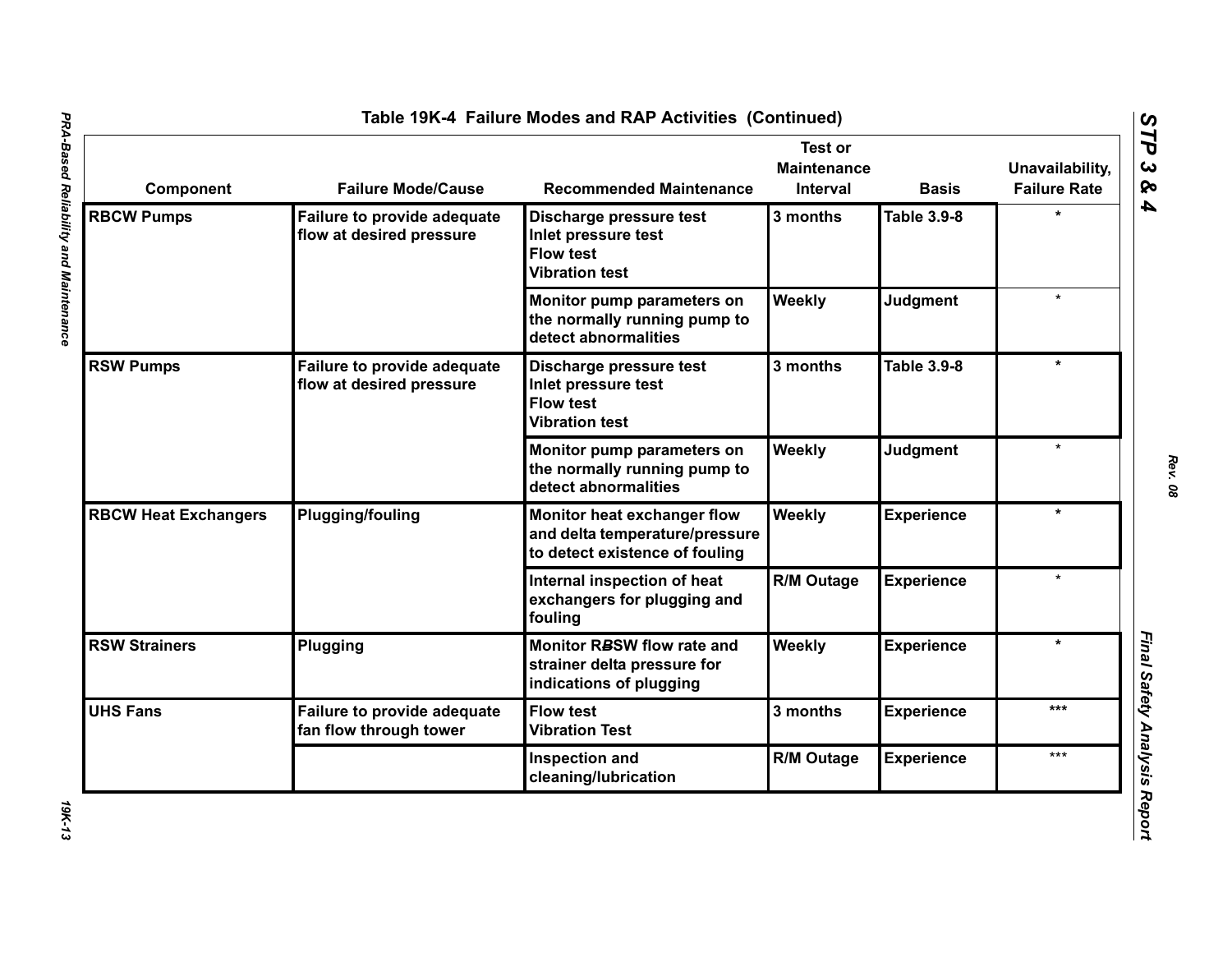| Component                                                                                              | <b>Failure Mode/Cause</b>                                      | <b>Recommended Maintenance</b>                                                                      | <b>Test or</b><br><b>Maintenance</b><br>Interval | <b>Basis</b>                                  | Unavailability,<br><b>Failure Rate</b> |
|--------------------------------------------------------------------------------------------------------|----------------------------------------------------------------|-----------------------------------------------------------------------------------------------------|--------------------------------------------------|-----------------------------------------------|----------------------------------------|
| <b>Control and Reactor</b><br>Building, RSW pump<br>House, and ECCS<br>Room Watertight<br><b>Doors</b> | Failure to retain integrity                                    | Inspection of watertight doors,<br>including penetrations                                           | 1 year & after<br>major<br>maintenance           | Judgment                                      | ÷                                      |
| RSW and CWS-Pump<br><b>Circuit Breakers</b>                                                            | Failure to trip pump on<br>demand                              | Breaker trip test to assure trip<br>on Demand                                                       | 6 months                                         | Judgment                                      | $\star$                                |
| <b>HPCF Pumps</b>                                                                                      | <b>Failure to provide adequate</b><br>flow at desired pressure | Discharge pressure test<br>Inlet pressure test<br><b>Flow test</b><br><b>Vibration test</b>         | 3 months                                         | <b>Table 3.9-8</b>                            | ttt                                    |
| <b>HPCF Injection Valves</b><br>F003 and F005                                                          | Failure to open because of<br>mechanical problems              | <b>Stroke test</b>                                                                                  | 3 months                                         | Experience;<br><b>ASME Code</b><br><b>ISI</b> | $+ + +$                                |
|                                                                                                        |                                                                | Visual and penetrant inspection<br>of stem, ultrasonic inspection<br>of stem; replace if necessary. | 10 years                                         | Low failure<br>rate; ASME<br>Code ISI.        | $\star$                                |
|                                                                                                        | Failure to open because of<br>electrical problems              | <b>Electrical circuit test</b>                                                                      | 3 months                                         | <b>Experience</b>                             |                                        |
| RHR Injection Valves F001,<br>F003, F005, F006                                                         | Failure to open because of<br>mechanical problems              | <b>Stroke test</b>                                                                                  | 3 months                                         | Experience;<br><b>ASME Code</b><br><b>ISI</b> | tt.                                    |
|                                                                                                        |                                                                | Visual and penetrant inspection<br>of stem, ultrasonic inspection<br>of stem; replace if necessary. | 10 years                                         | Low failure<br>rate; ASME<br>Code ISI.        | $\star$                                |
|                                                                                                        | Failure to open because of<br>electrical problems              | <b>Electrical circuit test</b>                                                                      | 3 months                                         | <b>Experience</b>                             |                                        |

*PRA-Based Reliability and Maintenance* 

PRA-Based Reliability and Maintenance

*STP 3 & 4*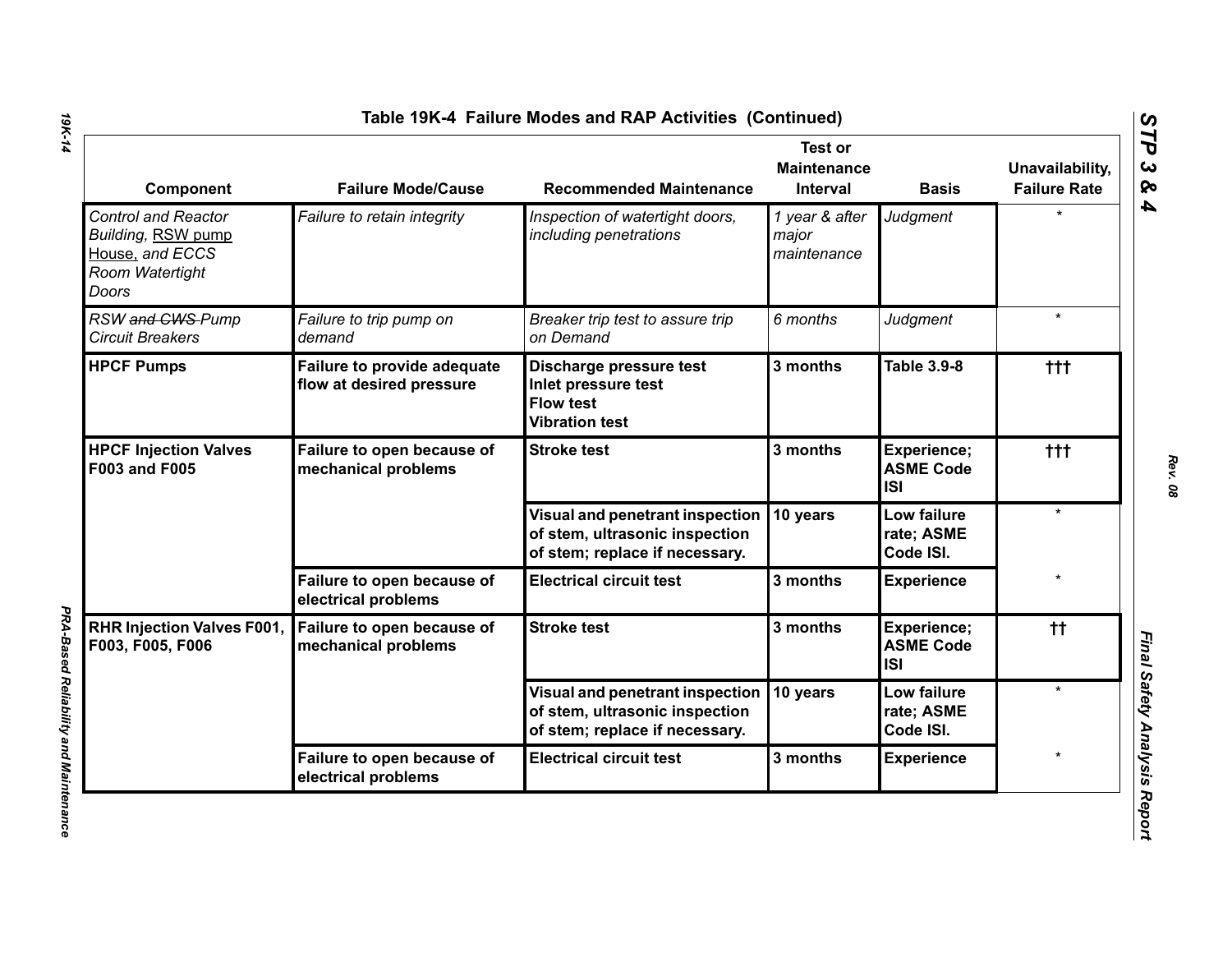| Component                                                       | <b>Failure Mode/Cause</b>                                      | <b>Recommended Maintenance</b>                                                                                             | <b>Test or</b><br><b>Maintenance</b><br>Interval | <b>Basis</b>      | Unavailability,<br><b>Failure Rate</b> |
|-----------------------------------------------------------------|----------------------------------------------------------------|----------------------------------------------------------------------------------------------------------------------------|--------------------------------------------------|-------------------|----------------------------------------|
| <b>RHR Heat Exchangers</b>                                      | <b>Fouling</b>                                                 | Monitor and trend delta-<br>temperature across heat<br>exchanger during RHR testing<br>and operation                       | <b>R/M Outage</b>                                | Judgment          | $^{\dagger\dagger}$                    |
| <b>ESF SLF Divisions</b>                                        | Failure to operate; failure to<br>properly generate initiation | <b>System functional test</b>                                                                                              | 3 months                                         | <b>Experience</b> | $\star$                                |
|                                                                 | signals                                                        | Complete system test, error<br>check                                                                                       | 2 years                                          | <b>Experience</b> | $\star$                                |
| <b>Suppression Pool</b>                                         | Loss of structural integrity;<br>leakage                       | Periodic inspection of<br>suppression pool structural<br>elements to detect degradation,<br>incipient leakage or corrosion | <b>R/M Outage</b>                                | <b>Experience</b> | ***                                    |
| <b>Common Cause Failures</b>                                    |                                                                |                                                                                                                            |                                                  |                   |                                        |
| <b>RHR System (Shutdown</b><br><b>Cooling &amp; LPFL Modes)</b> | <b>Common mode failure</b>                                     | System walkdown to identify<br><b>CCF type problems</b>                                                                    | R/M outage                                       | <b>Judgment</b>   | $***$                                  |
| <b>Pumps</b>                                                    | Start and Run                                                  |                                                                                                                            |                                                  |                   |                                        |
| ■ Room Air                                                      | ■ Start and Run                                                |                                                                                                                            |                                                  |                   |                                        |
| <b>Conditioners</b>                                             | ■ Open                                                         |                                                                                                                            |                                                  |                   |                                        |
| Injection MOVs                                                  |                                                                |                                                                                                                            |                                                  |                   |                                        |

t

*Rev. 08*

*STP 3 & 4*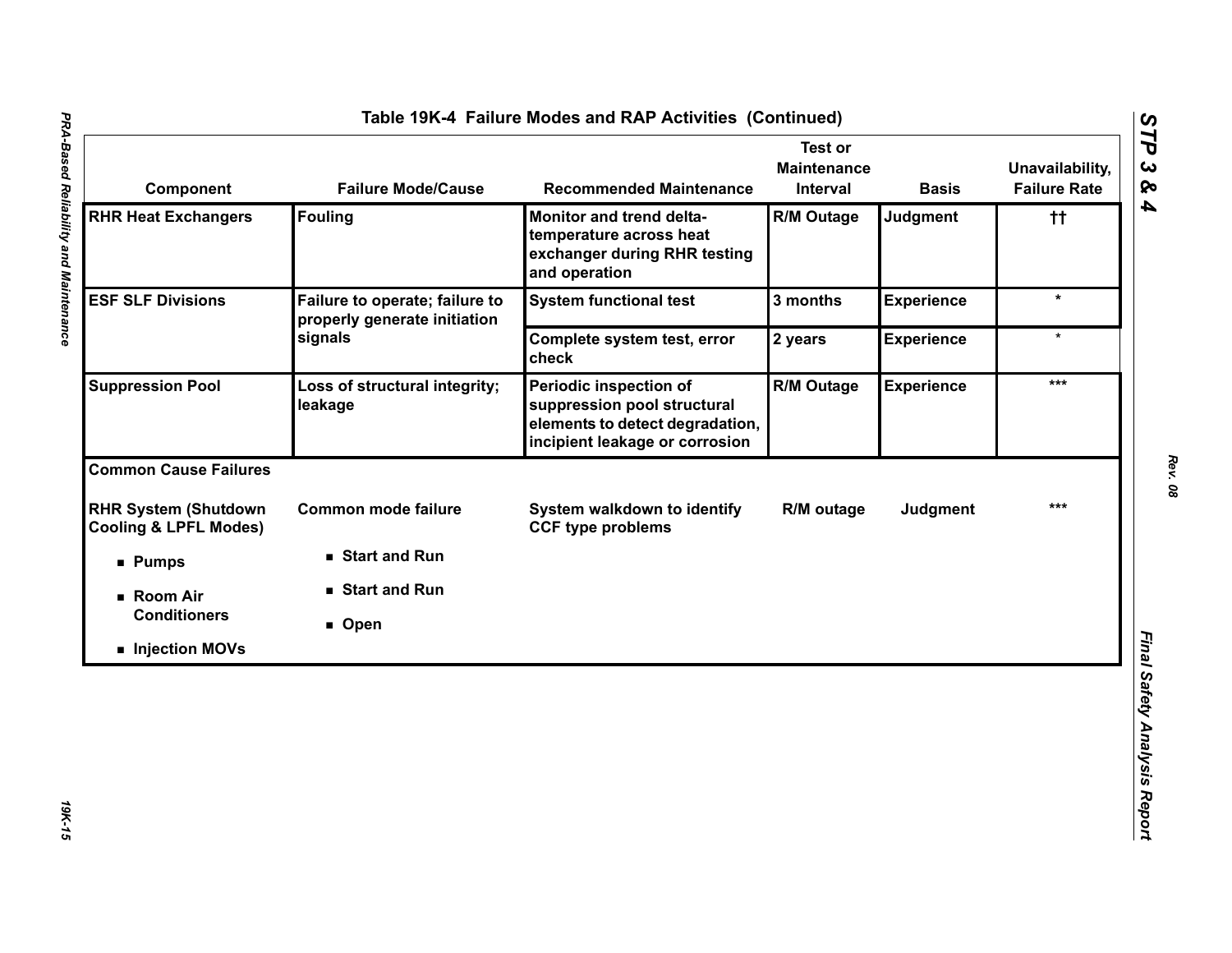| Component                                                  | <b>Failure Mode/Cause</b>  | <b>Recommended Maintenance</b>                                                                | <b>Test or</b><br><b>Maintenance</b><br>Interval | <b>Basis</b>      | Unavailability,<br><b>Failure Rate</b> |
|------------------------------------------------------------|----------------------------|-----------------------------------------------------------------------------------------------|--------------------------------------------------|-------------------|----------------------------------------|
| <b>HPCF System</b>                                         | <b>Common mode failure</b> | System walkdown to identify<br><b>CCF type problems</b>                                       | R/M outage                                       | Judgment          | ***                                    |
| <b>Pumps</b>                                               | Start and Run              |                                                                                               |                                                  |                   |                                        |
| Injection MOVs                                             | <b>D</b> Open              |                                                                                               |                                                  |                   |                                        |
| <b>F005</b>                                                | ■ Mispositioning           | <b>Position check</b>                                                                         | Quarterly                                        |                   |                                        |
| <b>RBCW System</b>                                         | <b>Common mode failure</b> | System walkdown to identify<br><b>CCF type problems</b>                                       | R/M outage                                       | Judgment          | ***                                    |
| ■ Pumps                                                    | Run                        |                                                                                               |                                                  |                   |                                        |
| <b>RSW System</b>                                          | <b>Common mode failure</b> | System walkdown to identify<br><b>CCF type problems</b>                                       | R/M outage                                       | <b>Judgment</b>   | $***$                                  |
| ■ Pumps                                                    | Run                        |                                                                                               |                                                  |                   |                                        |
| ■ Strainers                                                | $\blacksquare$ Plug        | <b>Operation verification</b>                                                                 | Quarterly                                        |                   |                                        |
| <b>UHS System</b>                                          | <b>Common mode failure</b> | System walkdown to identify                                                                   | R/M outage                                       | Judgment          | $***$                                  |
| ■ Fans                                                     | Run                        | <b>CCF type problems</b>                                                                      |                                                  |                   |                                        |
| <b>Emergency Diesel</b>                                    | <b>Common mode failure</b> | Start up to full load                                                                         | 1 month                                          | <b>Tech Spec</b>  | $***$                                  |
| Generators                                                 | Start and run              |                                                                                               |                                                  |                   |                                        |
| <b>Suppression Pool</b><br><b>Temperature sensors T53-</b> | <b>Sensor fails</b>        | <b>Calibration of sensor</b>                                                                  | R/M outage                                       | <b>Experience</b> | ***                                    |
| TRS-601A and B                                             | <b>Common mode failure</b> | Analyze Level 2 calibration data<br>for trends of drifting or other<br><b>CCF indications</b> | R/M Outage                                       | <b>Judgment</b>   | ***                                    |

*19K-16*

*PRA-Based Reliability and Maintenance* 

PRA-Based Reliability and Maintenance

*Rev. 08*